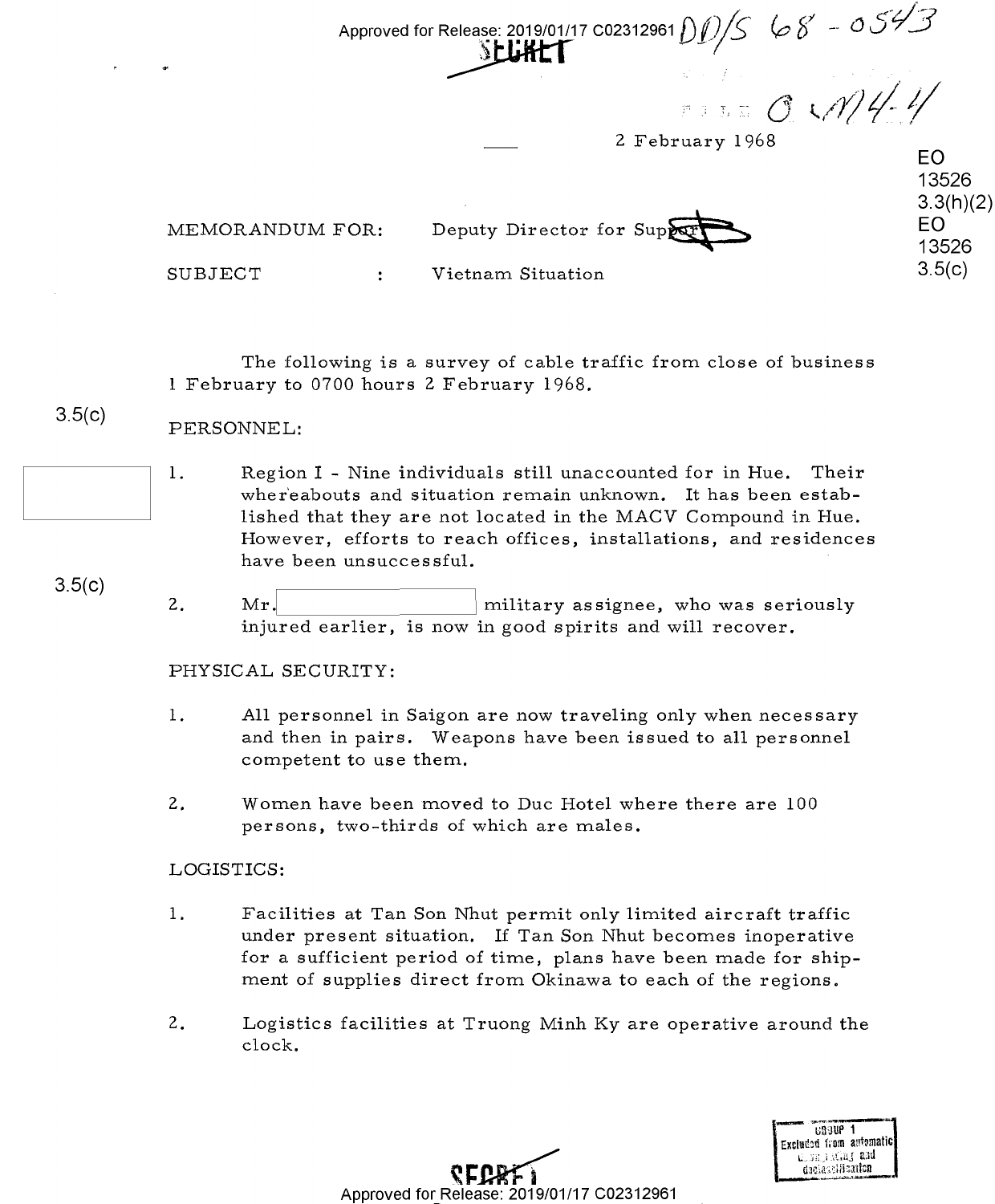Approved for Release: 2019/01/17 C02312961 for Release: 2019/01<br>**NEUNE** Approved for Release: 2019/01/17 002312961

## COMMUNICATIONS: C OMMUNICATIONS:

Considering the situation, communications throughout South Considering the situation, communications throughout South Vietnam and in the city of Saigon are considered excellent. Vietnam and in the city of Saigon are considered excellent.

It is noted that cable traffic in regards to the Vietnam situation was It is noted that cable traffic in regards to the Vietnam situation was relatively light. relatively light.

 $\epsilon$ Director of Security

 $3.5(c)$